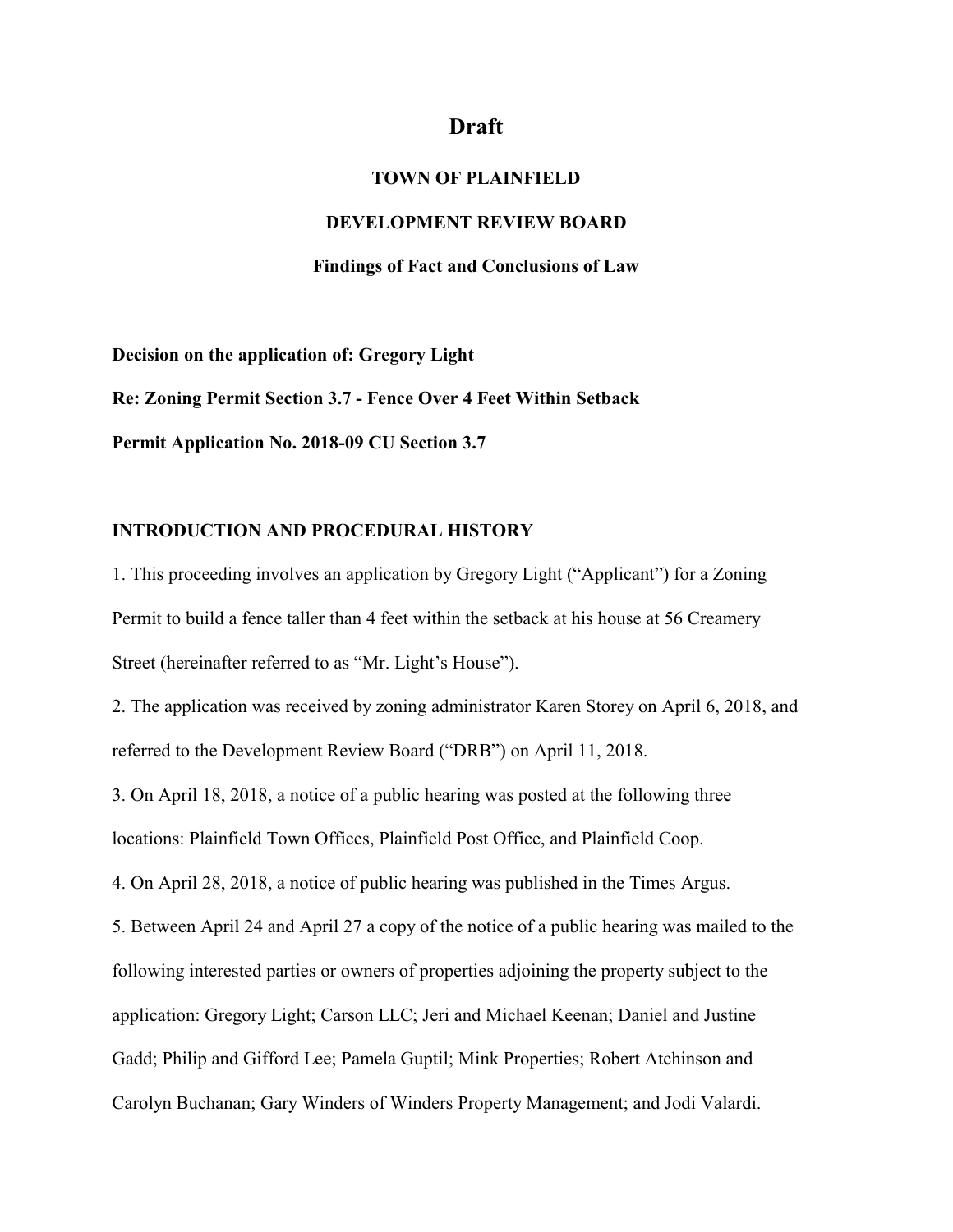6. The application was considered by the DRB at a public hearing on May 16, 2018. The application was reviewed under the Town of Plainfield Zoning Regulations adopted March 1, 2011, and Subdivision Regulations adopted March 2, 2010.

7. Present at the hearing were the following members of the DRB: Chair Janice Walrafen, Members Elaine Parker and James Volz. Zoning Administrator Karen Story was also present.

8. The following persons were present at the hearing and requested status as interested persons under 24 V.S.A. Sec. 4465(b): Greg Light, Jolie Jontie, and Dan Gadd.

#### **FINDINGS**

Based on the application, testimony, and exhibits, the Development Review Board makes the following findings:

1. Mr. Light's House is a residential building located in the village district at 56 Creamery Street, tax parcel no. 009-0056.

2. Mr. Light seeks a permit to build a fence on the northeast side of his lot to run 100 feet along the Lee, Betman and Mink property lines and for 24 feet along the back side of his house and would be 8 feet tall.

3. This application is governed by the Town of Plainfield Zoning Regulations dated March 1, 2011.

4. Section 3.7 of those regulations provide the following: "In all districts, fences over four feet in height built within the setback area for the district shall require a conditional use permit."

5. The DRB has authority to waive the height requirement in the Zoning Regulations.

6. Mr. Light stated at the hearing that the purpose of the 8 foot fence was to provide privacy